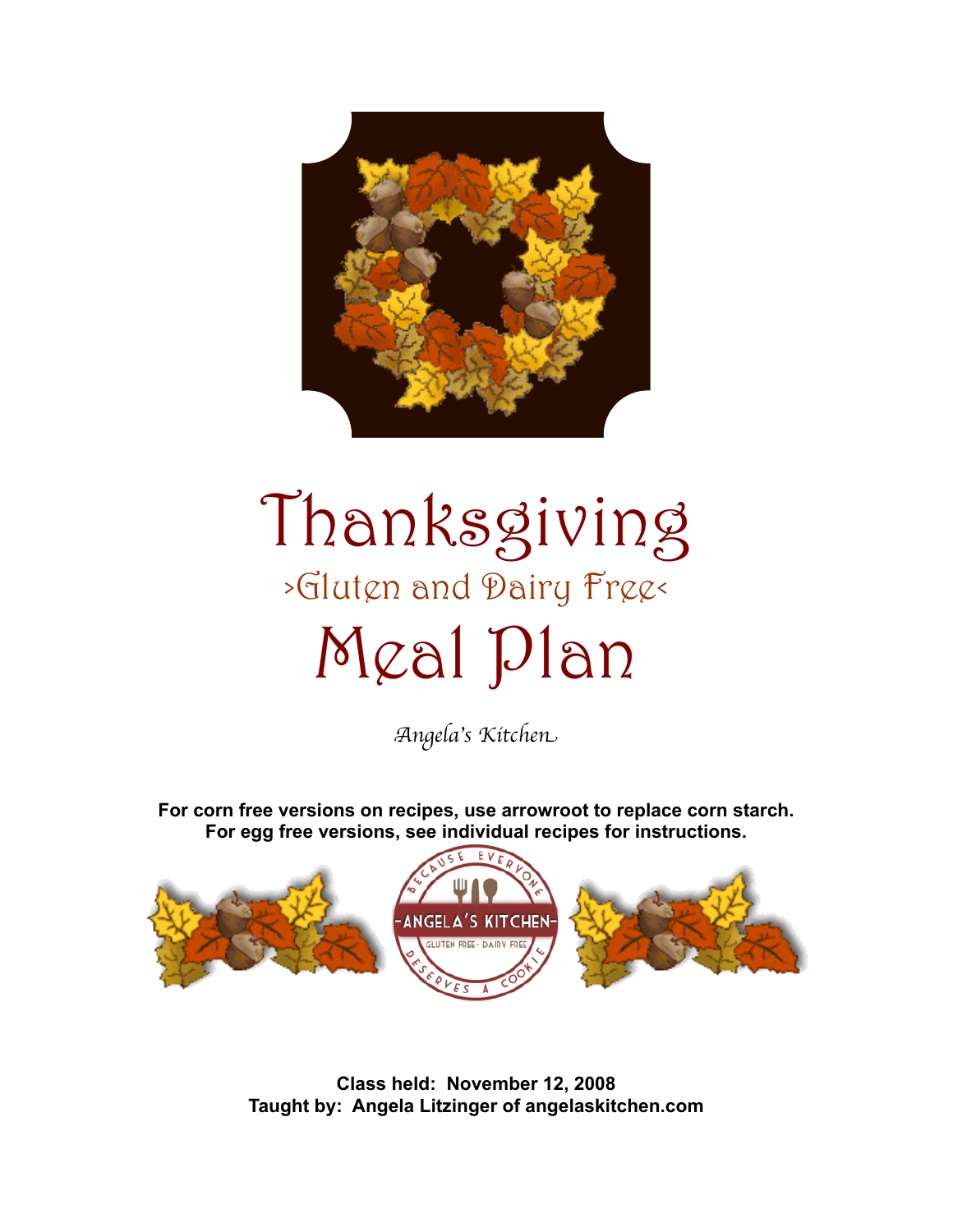I recommend that you begin planning and shopping a couple of weeks in advance of Thanksgiving. Go over the "to make ahead" notes at the end of each recipe to see how far ahead you can make each recipe. As time allows in the two to three weeks before Thanksgiving, I purchase and make items for our dinner that I can make and freeze ahead. This spreads the meal budget out over several weeks and helps me have many things already prepared and cooked before the big day. Following this plan, I am better able to relax and enjoy the pleasures of cooking for family and friends.

## **1 to 2 Weeks Before Thanksgiving**

Confirm the number of guests and plan your menu. Order the appropriate-size turkey. Plan your table setting, serving dishes and decorations. Read through all the recipes and make your preliminary shopping lists and to-do lists. Shop for any essential cooks' tools, cooking equipment and tableware you will need. Take table linens to the dry cleaner for cleaning and pressing.

## **A Few Days Before Thanksgiving**

Finalize your shopping lists.

Shop for staples, produce and other fresh foods.

Prepare any food that can be made in advance, such as pie pastry and cranberry sauce. If you purchased a frozen turkey, begin thawing it out in the refrigerator.

If you plan to brine the turkey, prepare the brine but do not add the turkey; cover and refrigerate.

## **The Day Before Thanksgiving**

If you ordered a fresh turkey, pick it up or have it delivered.

If you are going to brine the turkey, place it in the brine and refrigerate.

Complete your food shopping. (this is when I get salad or other delicate produce) Make turkey stock for gravy and dressing.

Chop ingredients for the dressing, such as onions and celery; refrigerate in covered bowls or plastic bags.

Chop the herbs for various dishes; refrigerate in covered bowls or plastic bags. Bake the pies and tarts.

Chill the wines and water.

## **The Evening Before Thanksgiving**

Cut fresh bread into chunks for the dressing; leave out overnight to dry. Set the table. Organize the before-dinner drinks. Organize the tea and coffee service. Determine what time the turkey will go into the oven (see our tip for Roasting the Turkey). Organize the serving dishes. Get a good night's sleep!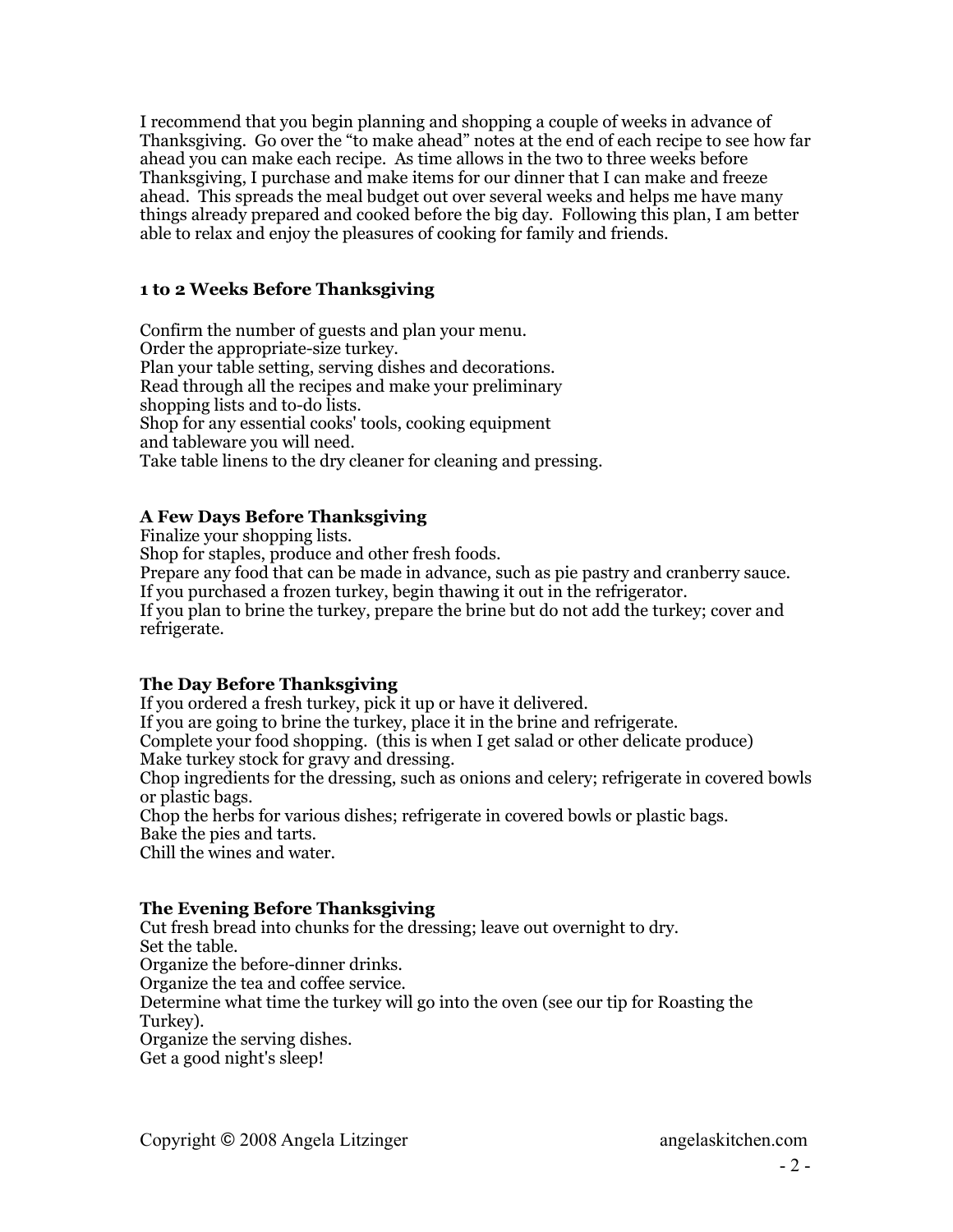## **Thanksgiving Day**

#### **Early Morning**

Have breakfast and organize your day. Confirm the time to remove the turkey from the refrigerator and the time to put it in the oven. Peel and cut the potatoes; set them in cold water.

#### **4 to 5 Hours Before Dinner**

While the oven preheats, prepare the turkey for roasting. (depends of size of bird!!) Place the turkey in the oven at the determined time. Prepare the dressing. Check the table setting to make sure all is in order.

#### **1 to 2 Hours Before Dinner**

Cook the potatoes. Put the cranberry sauce on the table. Serve drinks and hors d'oeuvres to guests.

#### **45 Minutes to 1 Hour Before Dinner**

When the turkey is done, transfer to a warmed platter and cover with aluminum foil. Finish preparing the dressing, then bake the dressing and cook or reheat side dishes. Make the gravy. Mash the potatoes. Place the dinner plates in the warm oven. Seat your guests, carve the turkey and serve dinner.

## **You need to do a little math to figure out when to start cooking your turkey:**

|                                                               | Needs to roast: <u>_______</u> hours (info on how long |                                                                                         |                             |                              |
|---------------------------------------------------------------|--------------------------------------------------------|-----------------------------------------------------------------------------------------|-----------------------------|------------------------------|
|                                                               |                                                        |                                                                                         | to roast on the next page.) |                              |
| Dinner time:                                                  |                                                        |                                                                                         |                             | <b>Example:</b><br>3:00 p.m. |
| Minus turkey resting time                                     | <u>- 1 hour</u>                                        | (this is also when you reheat)<br>stuffing, roasted veggies,<br>make gravy, and get the |                             | <u>-1:00 hour</u>            |
| equals:                                                       |                                                        |                                                                                         | kids to wash their hands)   | 2:00 p.m.                    |
| Minus how long turkey<br>needs to roast:                      |                                                        |                                                                                         |                             | -3:00 hours                  |
| Equals when turkey<br>goes in oven:                           |                                                        |                                                                                         |                             | 11:00 a.m.                   |
| Take turkey out of refrigerator<br>one hour before roasting!! |                                                        |                                                                                         |                             | Turkey out at 10 a.m.        |
| Copyright © 2008 Angela Litzinger                             |                                                        |                                                                                         |                             | angelaskitchen.com<br>$-3-$  |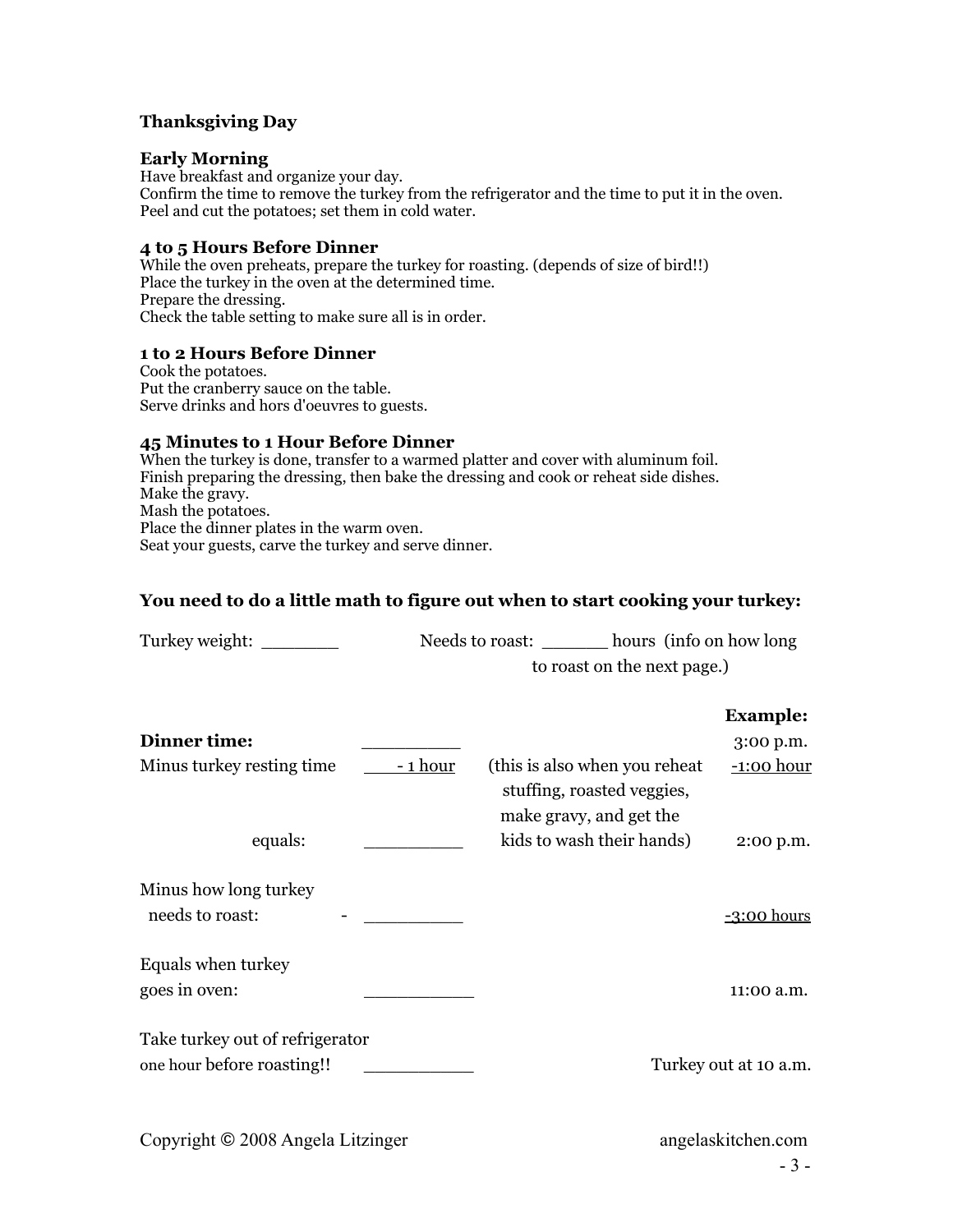The information that follows includes general guidelines for roasting a turkey. If you are using a turkey recipe from a specific recipe, follow the specific techniques described in the recipe.

## **What Size Turkey to Buy:**

To ensure ample servings for Thanksgiving dinner as well as generous leftovers, allow for 1 to 1 1/4 lb. of turkey per person.

I have also heard the calculation to figure the number of people you are serving, add two, and that is how many pounds of turkey you need.

I usually buy a larger turkey than we need because I really like leftovers. This year we are having 9 people, and I have a 12 pound turkey ordered. If I am having a really large crowd, instead of getting a 20 pound turkey, I would rather get 2 smaller turkey, precook, carve and freeze one with it's stock to reheat for Thanksgiving. I think the bigger turkeys get too tough and difficult to cook without drying out.

## **What Size Pan to Use:**

For best results, roast your turkey on a wire rack in an open roasting pan. Because of the turkey's weight, a sturdy pan with good handles is recommended. If you use a foil roasting pan, double it for extra strength and take special care when transferring it into and out of the oven.

## **Turkey Weight Minimum Pan Size**

| Up to $12$ lb.                                                                          | $14" \times 10" \times 2 \frac{3}{4"$ high (small) |  |  |
|-----------------------------------------------------------------------------------------|----------------------------------------------------|--|--|
| Up to $16$ lb.                                                                          | 15 3/4" x 12" x 3" high (medium)                   |  |  |
| Up to $20$ lb.                                                                          | $16" \times 13" \times 3"$ high (large)            |  |  |
| Remove the turkey from the refrigerator 1 hour before roasting. Do not leave the turkey |                                                    |  |  |
| at room temperature longer than 1 hour.                                                 |                                                    |  |  |

## **Roasting an Unstuffed Turkey:**

The times listed below are calculated for an unstuffed turkey brought to room temperature and roasted at 400°F, breast side down, for the first 45 minutes, then turned breast side up and roasted at 325°F until done.

| <b>Turkey Weight</b> | <b>Approximate Roasting Time</b> |
|----------------------|----------------------------------|
| 10 to 12 lb.         | $2$ 1/2 to 3 hours               |
| 12 to 14 lb.         | 2 3/4 to 3 1/4 hours             |
| 14 to 16 lb.         | 3 to 3 3/4 hours                 |
| 16 to 18 lb.         | 3 1/4 to 4 hours                 |
| 18 to 20 lb.         | 3 1/2 to 4 1/4 hours             |
| $20 + lb.$           | 3 3/4 to 4 1/2 hours             |
|                      |                                  |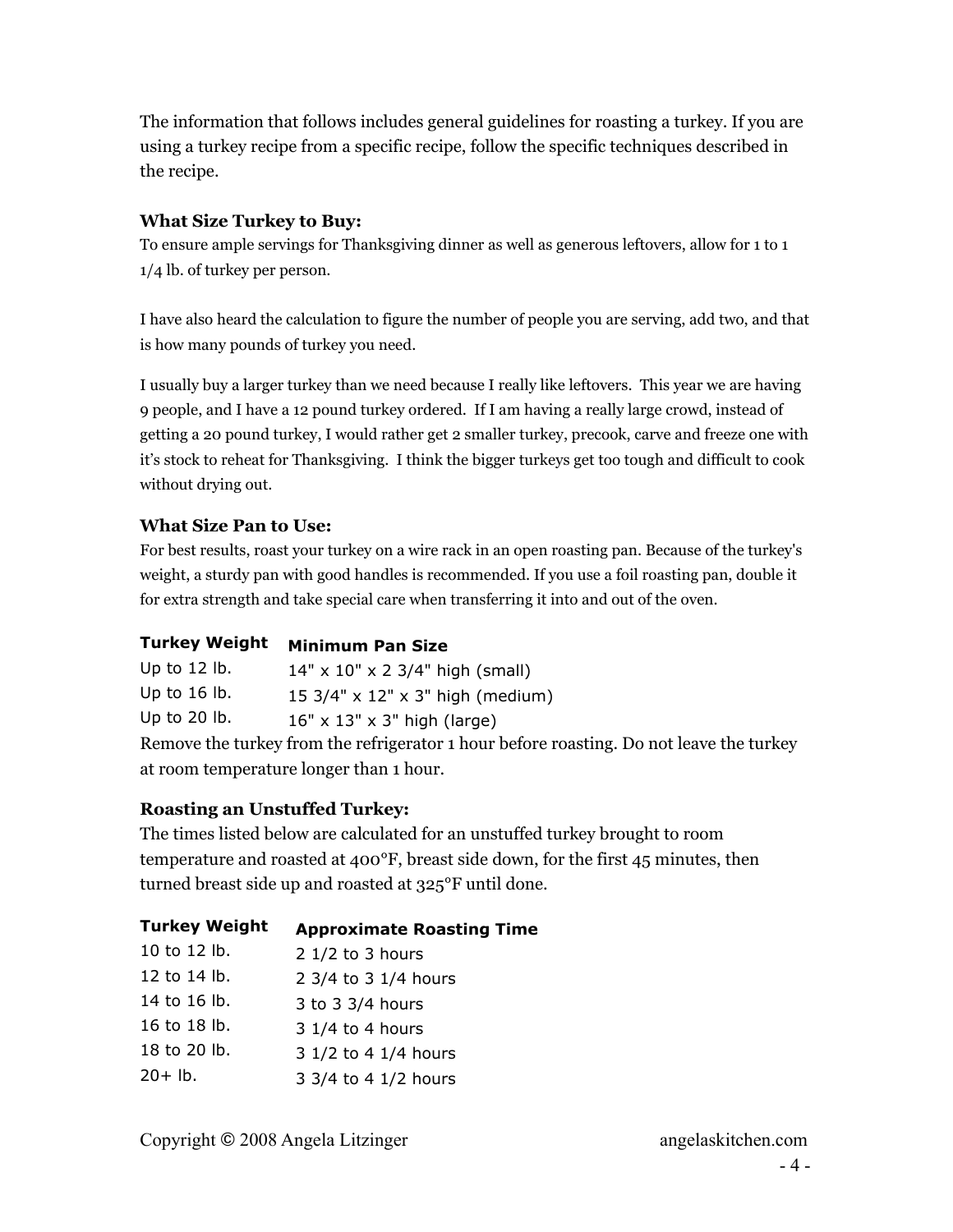## Thanksgiving Dinner

Roasted Maple Turkey – page 7  $Gravy - pagg8$ Roasted Garlic, Sage, and Sausage Stuffing – pg. 10 Mashed Potatoes with Herbs – page 11 Orange Cranberry Sauce – page 11 Roasted Brussels Sprouts – page 12 Roasted Autumn Vegetables – page 12 Clover Leaf Dinner Rolls – page 13

> Whipped Coconut Cream (page 16) on Pumpkin Pie – page 15 or Impossible Pumpkin Pie – page 16

Misc: Bean Flour Blend – page 9 Gluten Free Pie Crust – page 14 Poultry Seasoning – page 8 Stuffing Bread – page 9

Copyright © 2008 Angela Litzinger angelaskitchen.com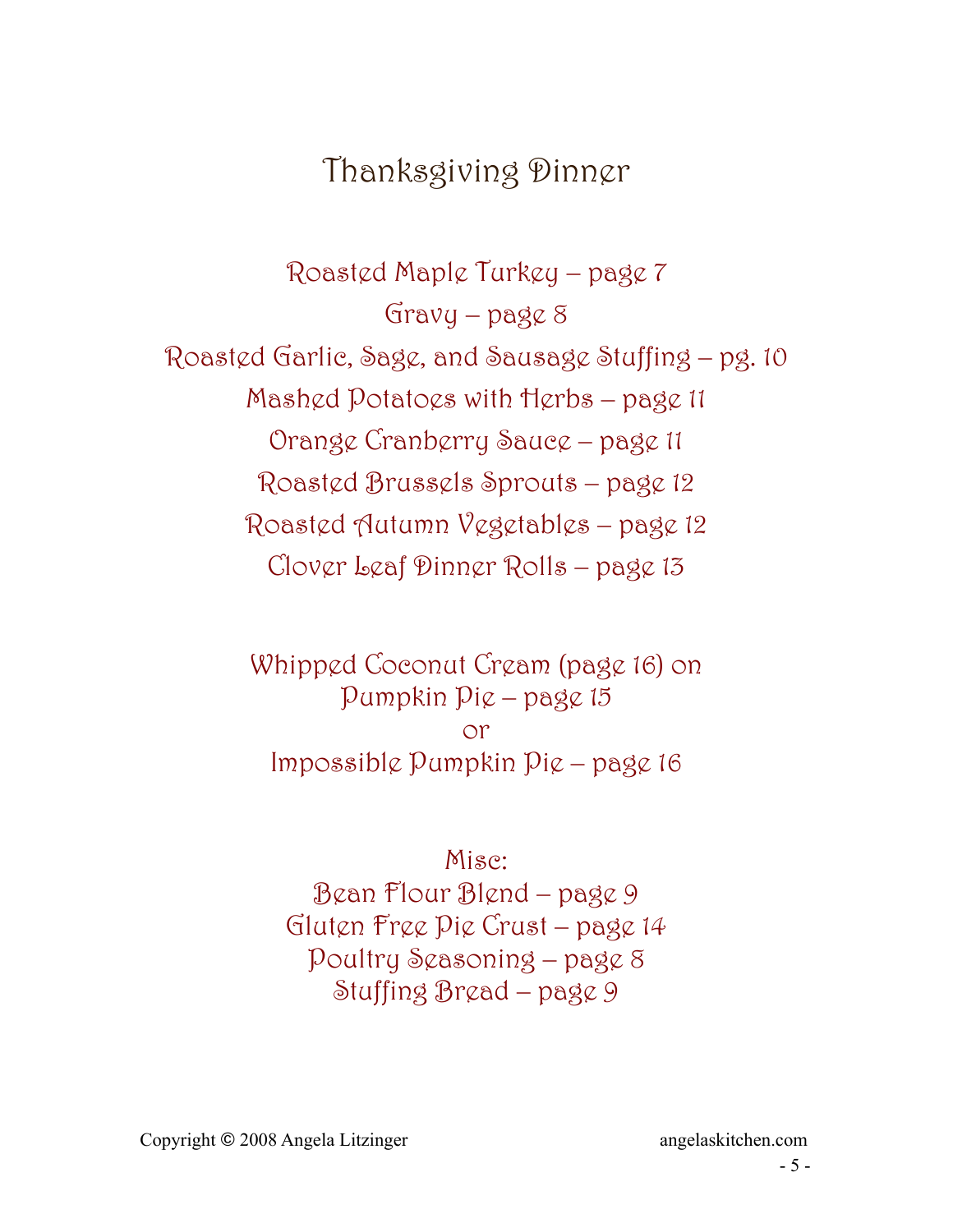#### Shopping list items listed by dish:

**For most:** Salt

Pepper Olive oil

#### **Roasted Maple Turkey**

1 whole 14 pound turkey 1/3 cup maple syrup 1 onion 1 apple or orange

#### **Gravy**

4 cups GF chicken stock 4 T corn starch

#### **Stuffing Bread**

2 ½ cups bean flour blend 2 T sugar 1 T xanthan gum 1 T dry active yeast 1 t garlic powder 1 t onion powder 1 ½ t dried basil 1 ½ dried dill weed 1 ½ t celery seed 1 ½ T dried parsley 2 eggs or flax seed replacement 1 t cider vinegar 1 cup GF rice milk

#### **Stuffing**

Poultry seasoning (or dried thyme, rosemary, marjoram, sage, savory, celery seeds, oregano, ground allspice and pepper) ¾ cup carrots 2 cups onions 1 ½ cup celery 1 ½ pounds gluten and dairy free sausage 2 T fresh sage 4 cups GF chicken stock 1 ½ cups crisp apple 3 bulbs garlic 1 cups chestnuts, walnuts, or pecans, optional

#### **Orange Cranberry Sauce**

3 cups fresh or frozen cranberries 1 cup sugar 1 t fresh ginger ½ t ground cinnamon 1 naval orange

#### **Clover Leaf Dinner Rolls** 2 ¾ cups bean flour blend

2 ½ T sugar

- 1 ½ T xanthan gum
- 1 T dry instant yeast
- 1 ¾ water or milk substitute
- 1 egg

6 T Earth Balance Buttery Spread

#### **Mashed Potatoes with Herbs**

4 pounds Yukon gold potatoes

- $1 1$  % cup unsweetened milk sub.
- 4 T Earth Balance Buttery Spread or oil

2 T fresh parsley

2 T fresh chives

#### **Roasted Brussels Sprouts**

4 small red onions

4 pints Brussels sprouts

#### **Roasted Autumn Vegetables**

4 pounds total root veggies and squash 8 garlic cloves

#### **Gluten Free Pie Crust**

1/3 c brown rice flour 1/3 cup sourgum flour 2/3 cup potato starch 2 T cornstarch 4 t sugar 1 ½ t GF baking powder 1 T xanthan gum 1 cup shortening 1 egg or flax seed replacement 2 t cider vinegar

## **Pumpkin Pie**

- ½ cup sugar ¼ cup dark brown sugar 1 t ground cinnamon ½ t ground ginger ½ t ground nutmeg ¼ t ground cloves 2 eggs or flax seed replacement 1 t GF vanilla extract 1 can (15 oz.) pumpkin puree
- 1 can (14 oz.) coconut milk

#### **Whipped Coconut Cream**

1 (14 oz) can coconut milk 2 T baker's sugar ¼ t GF vanilla

#### **Impossible Pumpkin Pie**

¾ cups sugar ½ cup GF baking mix 2 T Earth Balance Buttery spread or coconut oil 1 (14 oz) can coconut milk 2 t GF vanilla 2 eggs 1 (15 oz.) can pumpkin puree 2 ½ t pumpkin pie spice

#### To purchase the day before

Thanksgiving: Any salad greens and toppings you may want with dinner.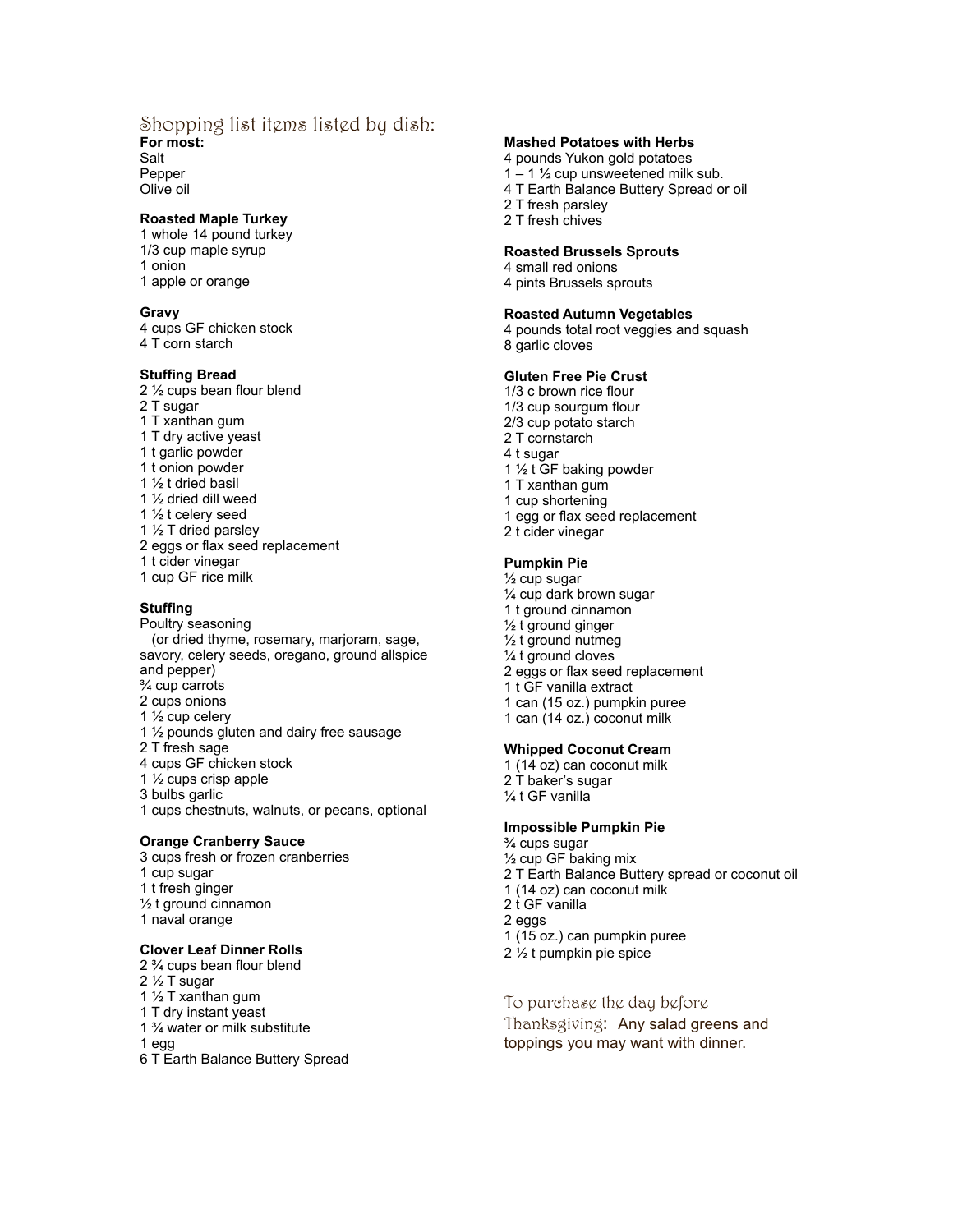## **Roasted Maple Turkey**

The U.S. Department of Agriculture recommends cooking the turkey until the thickest part of the thigh registers 180 degrees. For a moister bird, I cook mine to 165 to 170 degrees; it will continue to cook outside the oven as it rests.

Serves 12

1 whole 14-pound turkey, thawed if frozen, rinsed and patted dry inside and out (neck and giblets reserved for gravy, liver discarded, optional) 2 tablespoons olive oil, plus more for baking dish and aluminum foil Coarse salt and freshly ground black pepper 1/3 cup pure maple syrup (grade B preferred) 1 peeled onion 1 apple or orange, of choice

Preheat oven to 325 degrees. with rack in lowest position.

Place turkey on work surface, breast side down. Close up neck area by folding skin over and fastening with skewers or trussing needles, if necessary. Turn turkey breast side up; bend wing tips forward and underneath neck cavity so they stay in place (you may have to break wings at joint).

Put peeled onion and apple or orange inside the body cavity of the turkey. Using cotton kitchen twine, tie legs together securely (they will overlap) so bird retains its shape and moisture during roasting.

Set roasting rack in a large roasting pan. Place turkey on rack; rub all sides with oil, and season generously with salt and pepper. Pour 3 cups water into roasting pan. Loosely cover turkey with oiled aluminum foil. Roast 1 hour, then baste every 30 minutes with pan liquids until an instant-read thermometer inserted into thickest part of thigh (avoiding bone) registers 125 degrees, about 2 1/2 to 3 hours.

Remove foil; raise oven temperature to 400 degrees. Continue roasting, brushing 3 to 4 times with maple syrup, until thigh reaches 170 degrees, 30 to 45 minutes more (temperature will rise about 10 degrees as turkey rests after roasting).

If turkey browns too quickly, loosely cover with oiled foil; add more water if pan becomes dry. Transfer turkey to a serving platter, cover loosely with oiled foil, and let rest at least 30 minutes before carving so juices are reabsorbed. Reserve pan for making gravy, if desired. Discard apple or orange.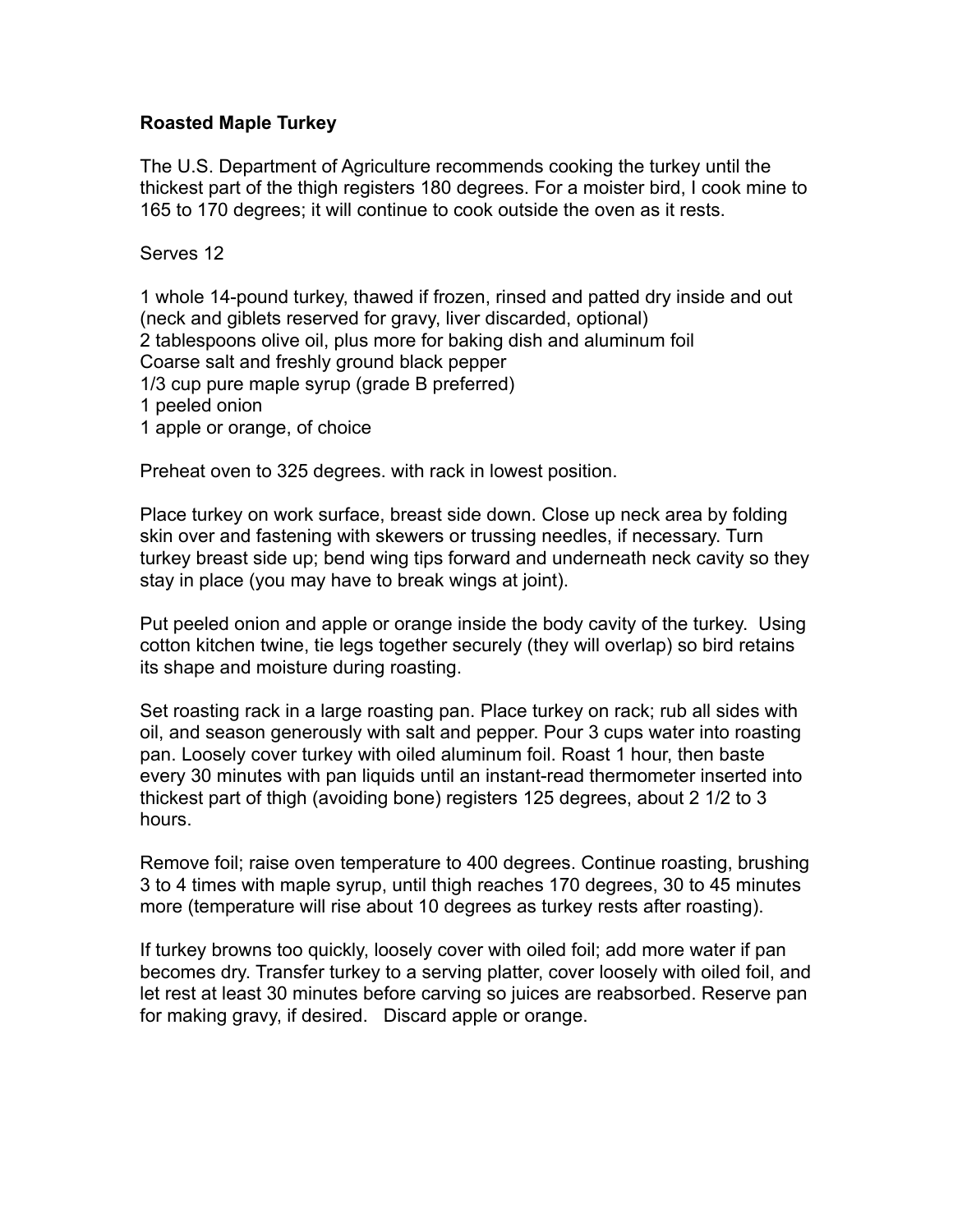## **Gravy -** Serves 12

4 cups chicken stock 2 cups water neck and giblets from turkey (NOT the liver) 4 tablespoons corn starch Pan drippings from roasted turkey Salt and pepper to taste

Bring stock, water, and turkey neck and giblets to a boil in a saucepan. Reduce heat, and gently simmer, uncovered, for 30 minutes.

Meanwhile, pour pan drippings into a clear measuring cup or a gravy separator, and let stand until separated, about 10 minutes. Pour off fat.

Pour broth and giblets through a fine sieve, discarding solids. Return broth to pan, add defatted drippings, and bring to a boil over medium heat.

Place cornstarch in a heat proof bowl. Whisking constantly, pour in 1/2 cup boiling-hot broth mixture until it forms a paste. Whisk paste into remaining broth in pan, and boil for 3 minutes. Season with salt and pepper.

Gravy can be refrigerated for up to 3 days; reheat before using.

*To make ahead*: Simmer stock, water, and turkey neck to make broth. Strain, cool and remove any fat. Pour into a glass jar with corn starch. Shake vigorously to combine. Store in refrigerator up to 2 days ahead. On Thanksgiving, when turkey drippings are strained and de-fatted, shake jar and add contents to drippings, and cook as directed.

## **Poultry Seasoning**

3 tablespoons dried thyme 2 tablespoons dried ground rosemary 2 tablespoons dried marjoram 1 ½ tablespoons dried rubbed sage 1 tablespoons dried savory 2 teaspoons celery seeds 1/2 teaspoons dried oregano 1/2 teaspoon ground allspice 1/4 teaspoon ground pepper

Mix the ingredients in small bowl. Store in a tightly sealed container. Use in stuffing, gravies, sauces, and stews.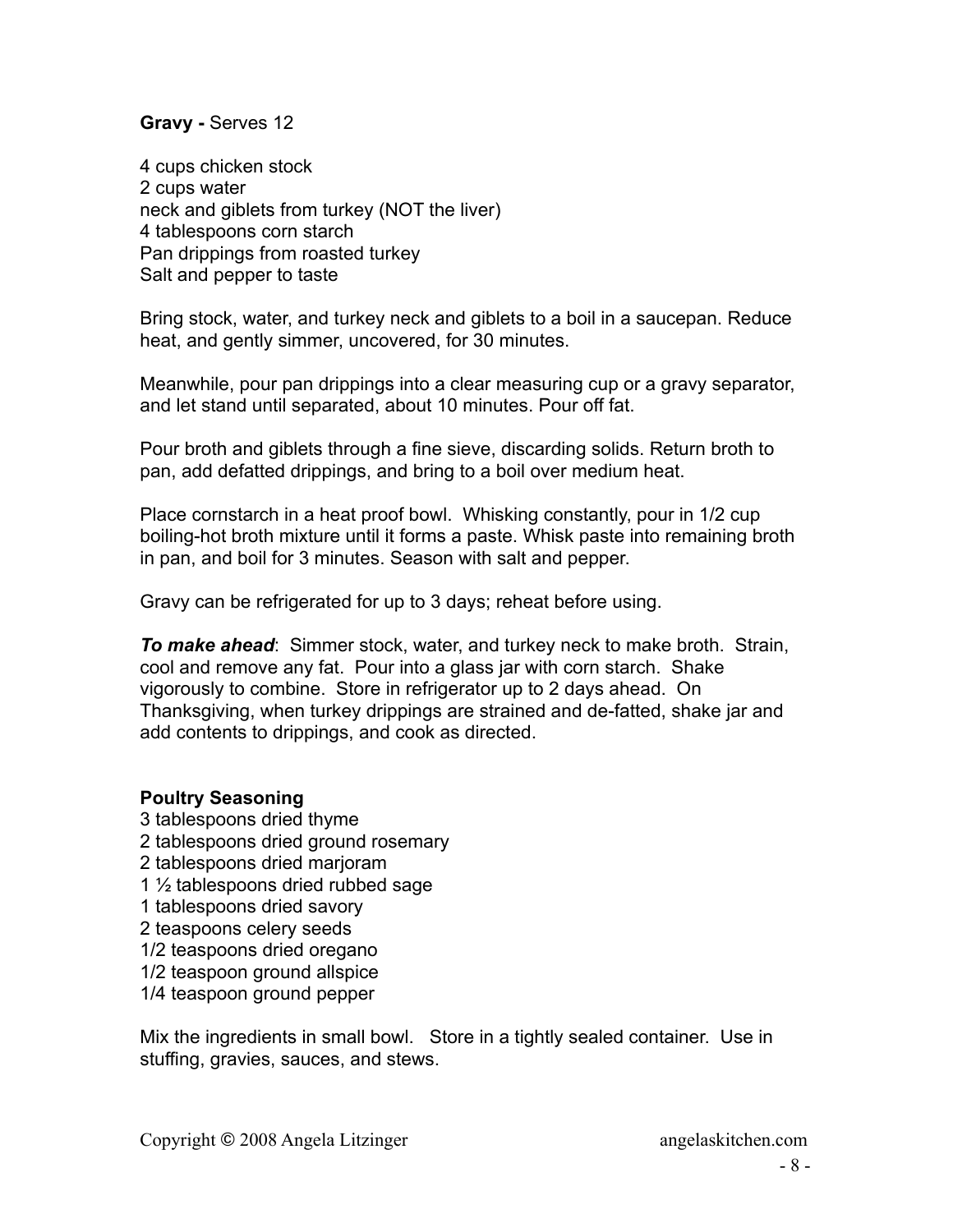## **Stuffing Bread**

2 1/2 cups bean flour blend

2 tablespoon sugar, or sweetener of choice

1 tablespoon xanthan gum

1 tablespoon dry active yeast

1 teapoon salt

1 teaspoon garlic powder

1 teaspoon dried onion powder

1 ½ teaspoon dried basil

1 ½ teaspoon dried dill weed

1 ½ teaspoon celery seed

1 ½ tablespoon dried parsley

2 eggs (or 1 T ground golden flax  $+ 2$  T warm water and 1  $\frac{1}{2}$  eggs worth of egg replacer)

2 Tbsp olive oil

1 tsp cider vinegar

1 cup warm rice "milk" or water

Preheat oven to 375 F.

Combine dry ingredients (GF flour, sugar, xanthan, yeast and salt) in a mixing bowl. Wisk.

In the mixing bowl of a heavy-duty mixer, beat eggs until frothy. Add oil, vinegar and most of warm milk substitute to mixing bowl. Blend. Mix in dry ingredients. Check consistency of batter. Add rest of milk substitute if needed. Blend. Beat at high speed for 3 minutes. Scoop dough into an oiled 8 inch x 4 inch bread pan. Smooth dough with oiled hands.

Let dough rise on top of warm oven, covered with oiled plastic wrap for 30-45 minutes. Do not let dough rise past top of pan or it will be over proofed. Bake for 50 minutes. Do not under bake. (For a lighter crust, you may set a piece of foil over the top of the loaf during last half of baking time.)

*To make ahead:* Bake bread as directed. Cool. Cut into ½ to ¾ inch cubes and freeze. Thaw when ready to make stuffing.

## **Bean Flour Blend** from Bette Hagmen

3 cups garfava or garbanzo bean flour

1 cup sorghum flour

- 4 cups tapioca flour or starch
- 4 cups cornstarch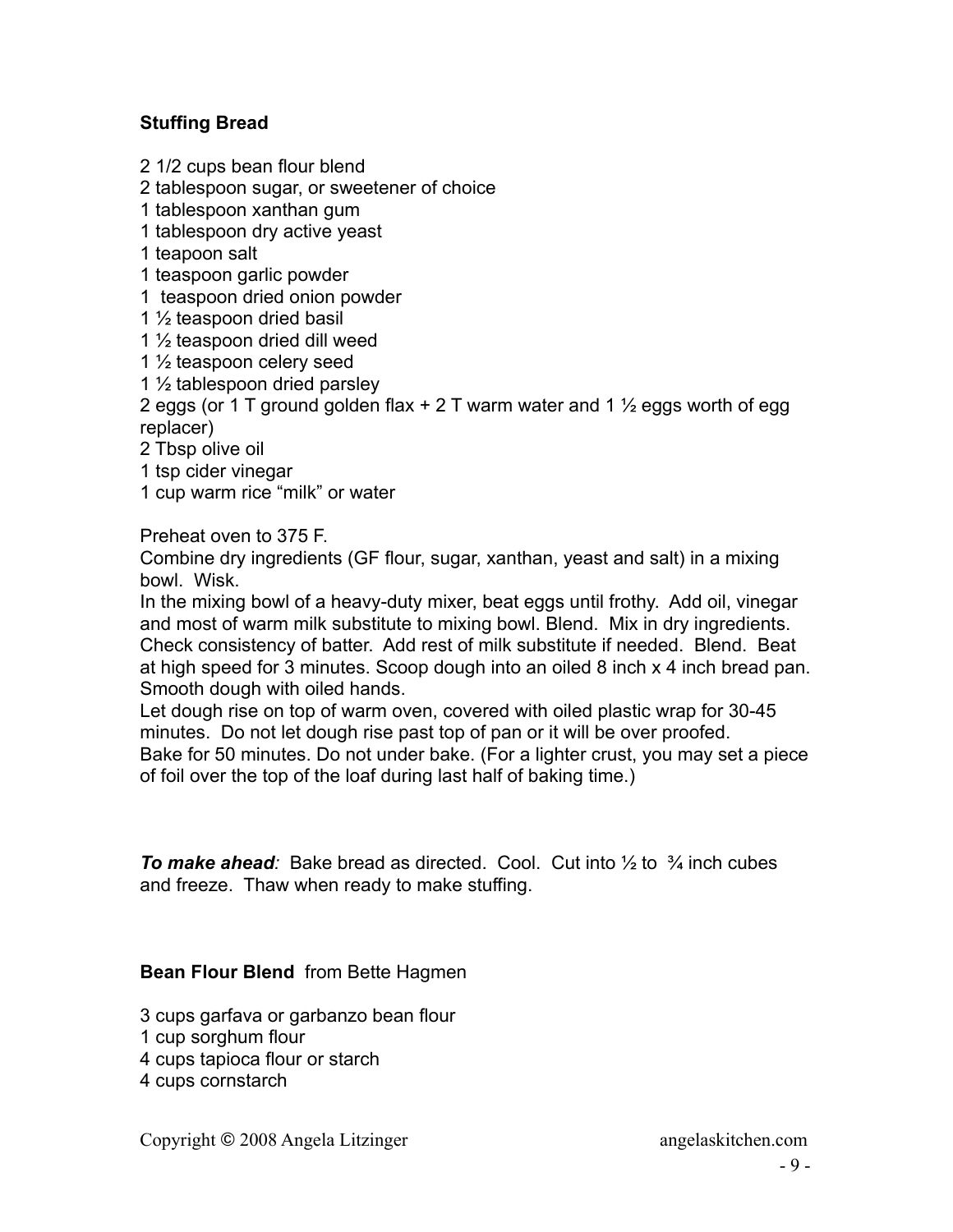## **Roasted Garlic, Sage, and Sausage Stuffing**

If you prefer a cornbread stuffing, Bob's Red Mill makes a gluten free cornbread mix. The cornbread I make for my family is on my blog at: angelaskitchen.wordpress.com/ 2007/01/10/what-we-are-eating-this-week-2/

Serves 10-12

8 cups stuffing bread, cut into  $\frac{1}{2}$  -3/4 inch cubes 9 tablespoons oil, plus more for pan ¾ cup carrots, peeled and cut into 1/4-inch dice 2 cups onion, cut into 1/4-inch diced 1 ½ cups celery, strings removed, cut into 1/4-inch dice 1 1/2 pounds gluten and dairy free sausage of choice (sweet or spicy), casing removed 2 tablespoons poultry seasoning 2 tablespoons finely chopped sage 1 1/2 teaspoons salt, plus more to taste 2 teaspoons freshly ground black pepper, plus more to taste 3 to 4 cups chicken stock 1 ½ cups crisp apple, diced 3 bulbs roasted garlic\*\* 1 cup chestnuts, walnuts, or pecans, optional

Heat oven to 375 degrees. Oil a 9-by-13-inch baking dish; set aside. In a large bowl, combine cornbread and rice, and set aside. In a large skillet, heat 5 tablespoons oil over medium-high heat. Add carrots, and saute until they begin to soften, about 2 minutes. Add onion and celery, and saute until onions are translucent, 8 to 10 minutes. Combine vegetables and bread mixture.

In same skillet, saute sausage over medium heat, stirring frequently with a wooden spoon to break up large pieces, until browned and cooked through, about 8 minutes. Remove sausage with slotted spoon; mix with cornbread mixture, along with poultry seasoning, sage, salt, and pepper. Discard rendered fat from skillet. Add stock, 1 cup at a time; mix. (You may not need all stock.) Stuffing should be well moistened.

Squeeze garlic from skins; mix gently into bread mixture; keep them whole. Season with salt and pepper. Transfer to prepared baking dish. Drizzle remaining 4 tablespoons oil over top of stuffing. Bake until top is golden and stuffing is heated through, 45 to 50 minutes.

*To make ahead:* Make recipe as directed. Cover well and refrigerate (up to 2 days ahead) or freeze if making farther ahead. Before baking, thaw, if needed.To reheat, bring to room temperature, and cover; bake at 350 degrees for 20 minutes. Remove cover; bake until heated through, about 10 minutes more.

\*\*To roast the garlic, remove top quarter of bulbs, drizzle bulbs with olive oil, and bake 30 to 35 minutes.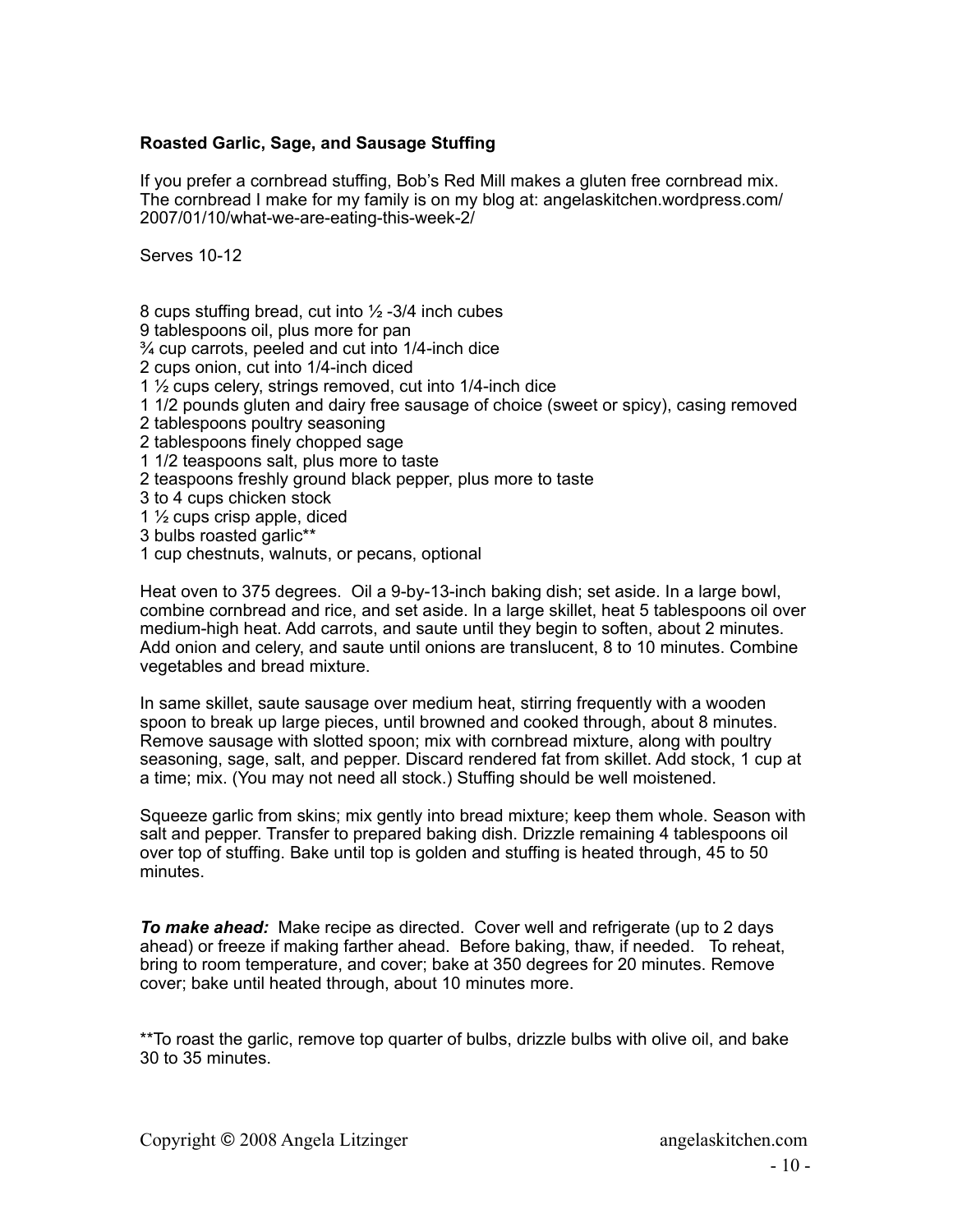## **Orange Cranberry Sauce** (makes about 3 cups)

3 cups fresh or frozen cranberries 1 cup sugar (or 1/2 to 2/3 cup agave) 1 teaspoon fresh ground ginger ½ teaspoon ground cinnamon 1 navel orange, peel and white pith removed, cut into segments

Cook cranberries, sugar, and spices in a medium saucepan over medium-high heat, stirring occasionally, until cranberries begin to burst, about 7 minutes.

Add 1 cup water; simmer until thickened, about 4 minutes. Remove from heat; stir in orange. Let cool completely.

*To make ahead:* Cranberry sauce can be refrigerated in a sealed container up to 1 week or frozen for longer storage.

## **Mashed Potatoes with Herbs -** Serves 8

4 pounds Yukon gold potatoes, peeled and cut into 1-inch pieces 1 to 1 1/2 cups unsweetened milk substitute (I use unsweetened almond milk) up to 4 tablespoons Earth Balance Buttery Spread, or olive oil 2 tablespoons chopped fresh parsley 2 tablespoons chopped fresh chives Coarse salt, to taste

Place potatoes in a large pot; cover with cold water by 1 inch, and add 1 teaspoon salt. Bring to a boil; reduce heat to medium-low, and simmer until potatoes are tender, 15 to 18 minutes. Drain; return potatoes to pot.

Stir potatoes over medium heat until dry (a film of starch will form on bottom of pot), about 1 minute. Remove from heat.

In a small saucepan, combine one cup of milk substitute and buttery spread; bring to a simmer over medium heat. Pour half of hot liquid over potatoes. Mash just until smooth, adding more liquid to reach desired consistency. If needed heat last cup of milk substitute and mash in. Stir in parsley and chives; season with salt. Garnish with more herbs, if desired.

**To make ahead, option 1:** Peeled and cut potatoes can be stored covered in water in the refrigerator for up to 2 days before you cook them.

**To make ahead, option 2:** Prepare mashed potatoes, but do not add in the herbs, up to 1 day ahead; cover and refrigerate. Reheat in a bowl set over a pot of simmering water; stir in herbs.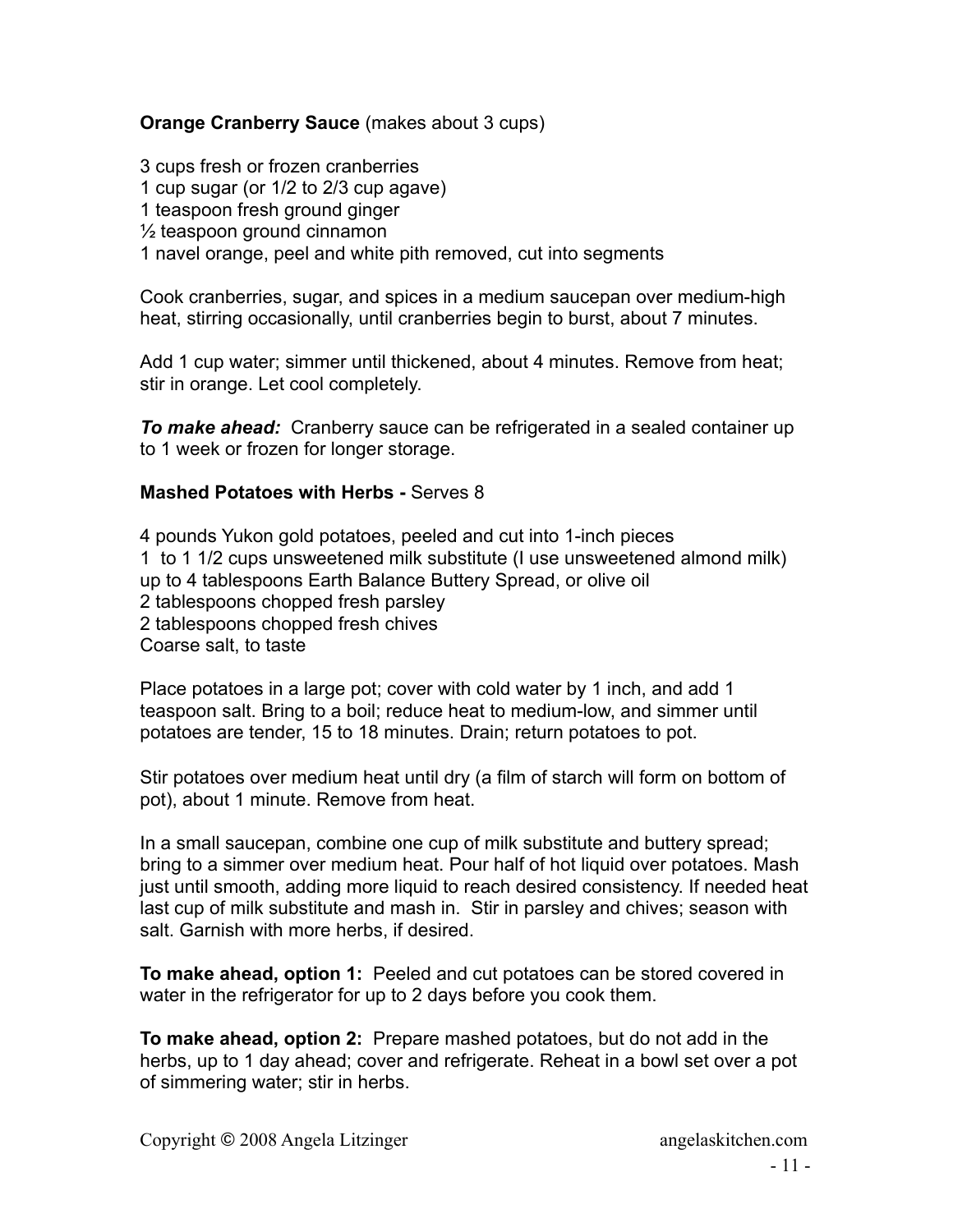## **Roasted Brussels Sprouts**

Serves 8

4 small red onions, sliced into  $\frac{1}{4}$  inch wedges 4 tablespoons olive oil Coarse salt and ground pepper 4 pints Brussels sprouts, trimmed and halved

Preheat oven to 425 degrees. In a medium bowl, toss onion with 1 tablespoon olive oil/ season with salt and pepper. Spread onions on a rimmed baking sheet and roast until translucent 15 to 20 minutes.

In same bowl, toss Brussels spouts with remaining 3 tablespoons olive oil; season with salt and pepper. Add to baking sheet with onions, and toss to combine. Roast, tossing occasionally, until vegetables are tender and caramelized, 25 to 30 minutes.

*To make ahead:* Roast veggies up to 1 day ahead; refrigerate. Reheat on a rimmed baking sheet in an oven heated to 350 degrees for 10 minutes.

## **Roasted Autumn Vegetables**

Serves 8

4 pounds of root vegetables and/or squash of choice (carrots, turnips, sweet potatoes, butternut squash, etc.) cut into 3" by ½" pieces 8 garlic cloves (unpeeled) 3 tablespoons olive oil coarse salt and ground pepper

Preheat oven to 450 degrees. Divide garlic and vegetables between 2 rimmed baking sheets. Drizzle each batch of vegetables with 1 ½ tablespoons olive oil and season with salt and pepper. Toss to coat.

Roast vegetables until they are tender and starting to get brown, about 25 to 35 minutes. About halfway through cooking time, rotate baking sheets and gently stir around vegetables. After cooking, press the roasted garlic onto the other vegetables, toss and serve.

*To make ahead:* Roast veggies up to 1 day ahead; refrigerate. Reheat on two rimmed baking sheets in an oven heated to 350 degrees for 10 minutes.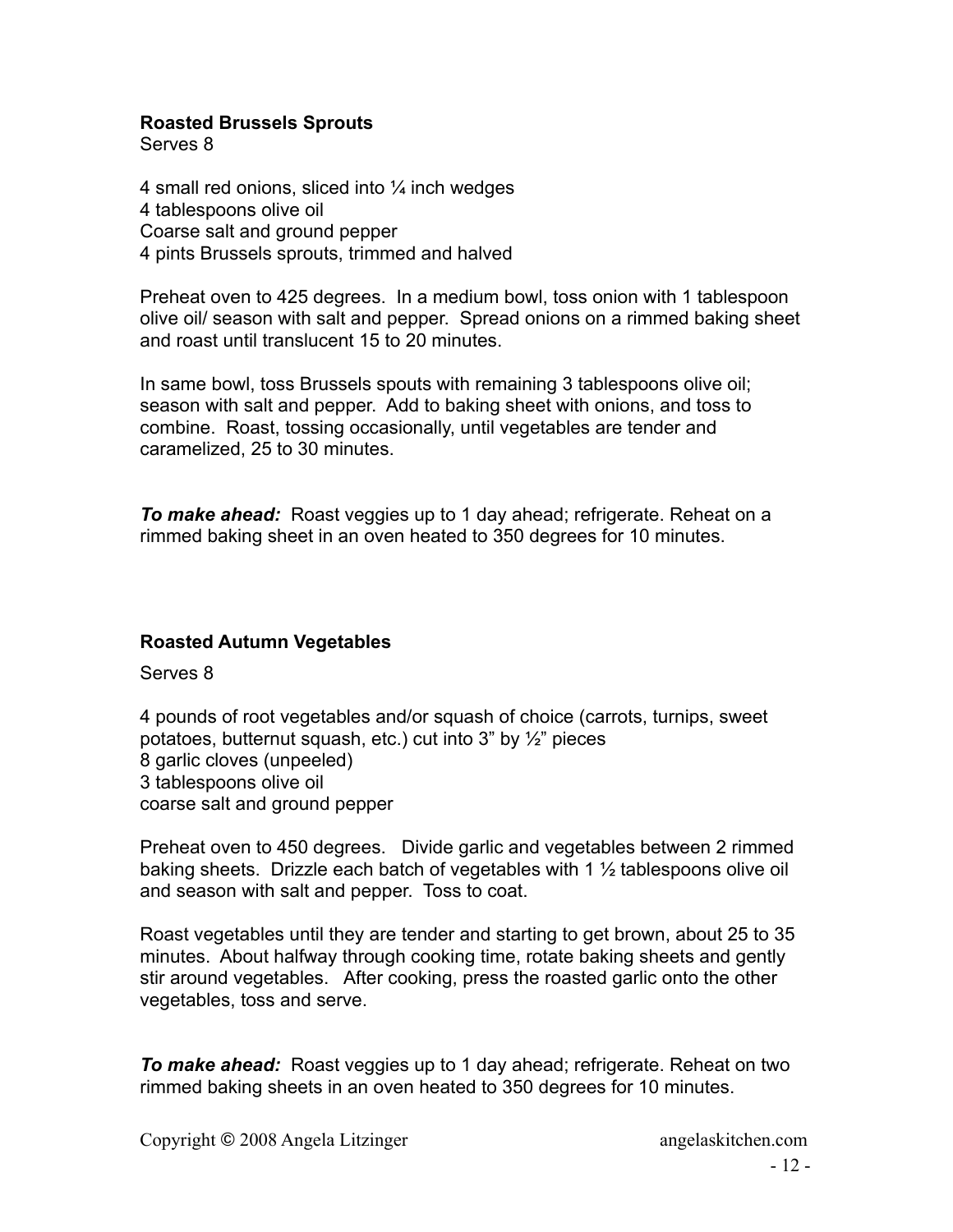## **Gluten Free Clover Leaf Dinner Rolls**

Makes 12

2 ¾ cups bean flour blend

- 2 t salt
- 2 ½ tablespoons sugar
- 1 ½ tablespoons xanthan gum
- 1 tablespoon dry instant yeast
- 1 3/4 cup warm water or milk substitute of choice

1 egg

6 tablespoons melted Earth Balance Buttery Spread or 5 T olive oil

Whisk together flour blend, salt, sugar, xanthan and yeast. In a separate bowl mix together water or milk, egg and buttery spread. Add wet ingredients to dry ingredients and mix with stand mixer using the paddle attachment for 5 minutes, scraping down halfway through.

Well oil a muffin tin. Using well oiled hands, shape dough balls about the size of a ping pong ball and place three into each muffin tin cup. Continue to fill muffin tin. Cover the tin loosely with a well oiled plastic wrap. Allow to rise for 30-40 minutes. You can brush the top of the rolls with an egg, sugar, or maple wash and leave plain or sprinkle with sesame or poppy seeds right before baking.

Bake in a preheated 375 degree oven for about 20 minutes.

 **To make ahead:** These can be baked ahead and frozen well wrapped. Allow to thaw in it's wrapping. Wrap in foil and warm briefly in oven right before serving.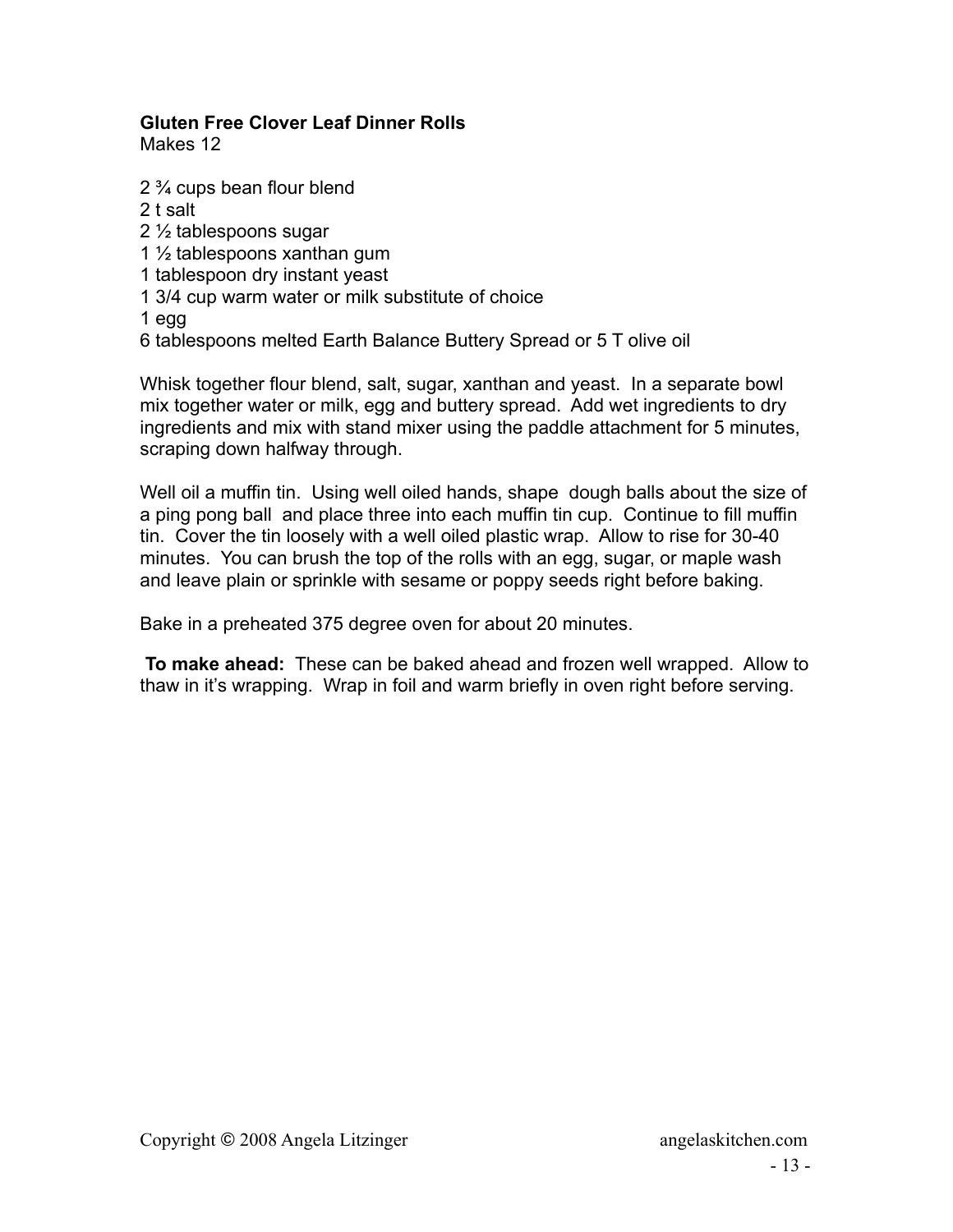**Gluten Free Pie Crust** (makes a generous-sized double crust)

1/3 cup brown rice flour 1/3 cup sourgum flour 2/3 cup tapioca flour 2/3 cup potato starch 2 tablespoon cornstarch 4 teaspoon sugar or cane juice crystals 1 1/2 teaspoon gluten-free baking powder 1 tablespoon xanthan gum 1 teaspoon salt 1 cup shortening, cut into 1 " chunks and chilled (I use organic palm shortening) 1 cold egg or flax seed equivalent (using golden flax seed - 1 T ground flax + 2 T warm water) 2 teaspoons apple cider vinegar 2 tablespoons ice cold water  $\frac{1}{4}$  cup more ice cold water, as needed

Whisk together rice and tapioca flour, potato and cornstarch, sugar, baking powder, xanthan gum, and salt into a mixing bowl.

Cut cold shortening into dry ingredient. Blend with a pastry cutter until shortening is incorporated into the dry ingredients.

Beat egg with vinegar and 2 tablespoons cold water; Pour over flour mixture and toss together with a fork. If more water is needed for dough to hold together when squeezed, then sprinkle one tablespoon of cold water at a time onto the dough, up to an extra 1/4 cup water.

Form dough into two balls with your hands. Place each dough ball onto a sheet of plastic wrap and flatten into a disk about 1 to 1 1/2″ thick. Wrap disks well in plastic and chill for at least one hour.

Remove dough from the fridge. Working with one disk at a time, unwrap dough.

Place on plastic wrap and add another sheet of plastic wrap onto of dough disk. Roll out the dough between to sheets of plastic wrap. The dough should be about 1 1/2 inches larger in diameter than the pie pan.

Peel top sheet of plastic away from dough. Slip hand underneath plastic wrap and crust. Using the plastic wrap to help support the dough, flip crust into pie pan. Remove the sheet of plastic wrap. Trim excess dough and crimp edges to form a decorative border.

**To make ahead:** You can freeze disks of pie dough. Wrap the disks well. When ready to use, allow to thaw over night in the refrigerator. When thawed, shape and bake.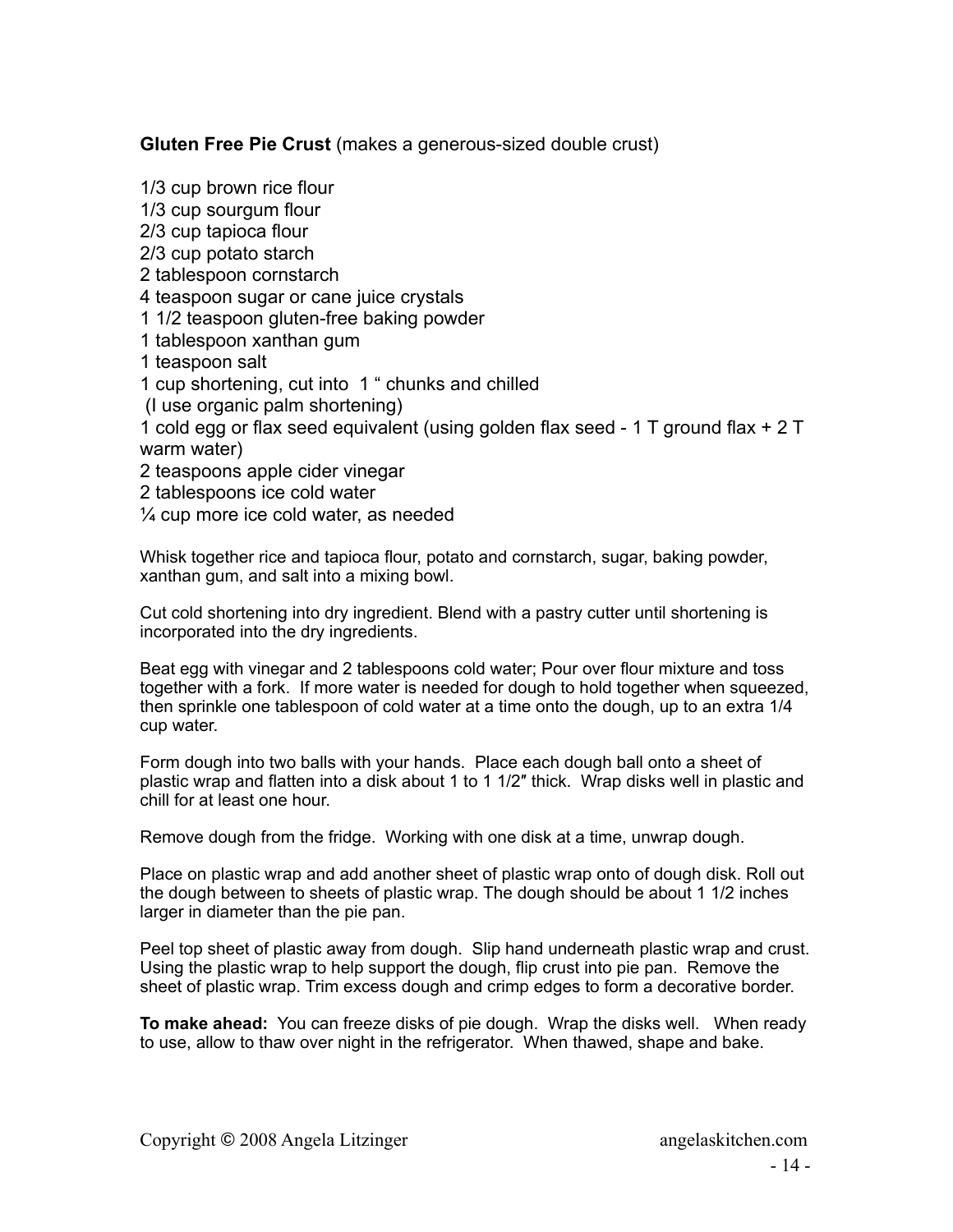## **Pumpkin Pie**

Serves 12

1/2 recipe Gluten Free Pie Crust 1/2 cup sugar 1/4 cup packed dark-brown sugar 1 teaspoon ground cinnamon 1/4 teaspoon ground ginger 1/4 teaspoon ground nutmeg 1/4 teaspoon ground cloves 1/2 teaspoon salt 2 large eggs, lightly beaten (or 2 T ground golden flax mixed with 6 T warm water) 1 teaspoon GF vanilla extract 1 can (15 ounces) pumpkin puree 1 can (14 ounces) coconut milk (not light) Whipped Coconut Cream, for serving

On plastic wrap, and with another piece of plastic wrap on top of dough, roll out 1 disk of dough to 1/8 inch thick. Roll into a 12-inch round. Fit dough into bottom and up sides of a 10-inch pie pan. Trim dough edge  $\frac{1}{2}$  inch from edge of pan, fold ½ inch under and flute as desired. Prick bottom of crust all over with a fork. Freeze until firm, about 15 minutes.

Preheat oven to 425 degrees. Line crust with parchment paper, and fill with pie weights or dried beans. Bake until edges begin to turn golden, about 15 minutes. Remove weights and parchment. Return to oven, and bake until center is golden brown, about 15 minutes more. Let cool completely on a wire rack.

Whisk together granulated and brown sugars, spices, and salt in a large bowl. Whisk in eggs, vanilla, and pumpkin, followed by the coconut milk. Pour filling into piecrust, smoothing top.

Bake for 15 minutes. Reduce oven temperature to 350 degrees, and bake until a toothpick inserted into center comes out clean, 40 to 50 minutes. Let cool completely on a wire rack. (Pie can be covered loosely with parchment and then foil, and refrigerated for up to 3 days.) Serve with whipped coconut cream.